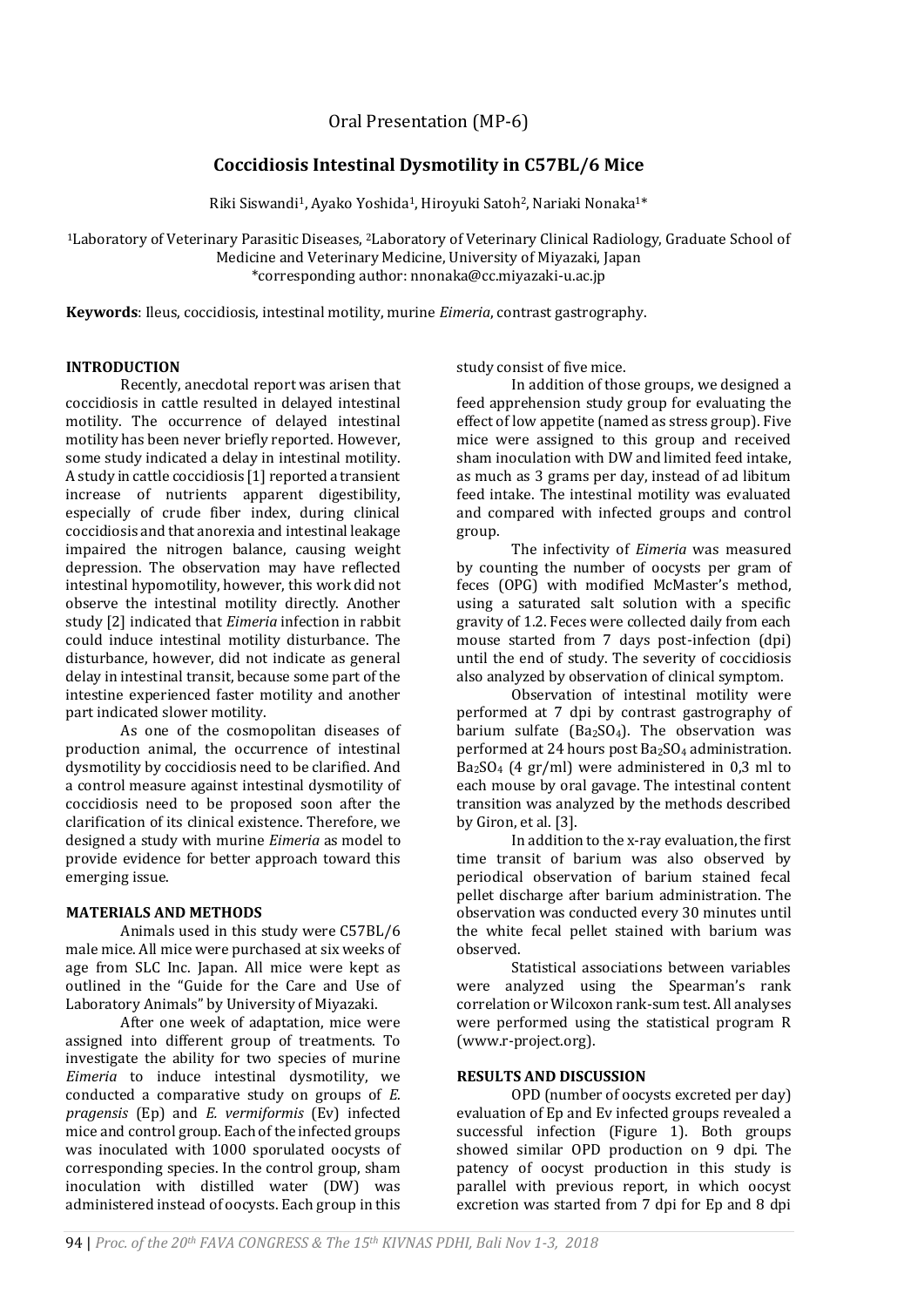

*Figure 1 Oocyst excretion per day of Eimeria pragensis (Ep) and Eimeria vermiformis (Ev) infected group at 9 dpi.* 

Clinical symptoms were notably observed in the Ep infected group especially on the peak of oocyst excretion at 9 dpi. The Ep infected group showed symptoms such as pili-erection (100% of the animal of the groups), lethargy (100%), anorexia (100 %), lower fecal output  $(100 \%)$ , bloody stool (60 %), diarrhea (60%), and death (20 %). Meanwhile the Ev infected group showed lower feed intake and slightly reduced body weight gain during the infection study. There was no clinical sign observed in control group which received sham inoculation of distilled water. The occurrences of clinical sign in Ep group suggested to evaluate the effect of Ep in lower dose of infection. By lowering the infection dose of Ep, we can avoid severe clinical symptoms described above which potentially affect the outcome of the study.



*Figure 2. First time transit (hours) of barium sulfate after oral administration in infected groups and control group* 

The observation of first time transit of barium at 7 dpi revealed that Ep infected mice showed significant delay in barium discharge from the body when compared to control and Ev infected groups (Figure 2). While control and Ev group need approximately 3 hours to discharge the ingested meal, the time is doubled in Ep group which was around 6 hours.

With x-ray observation at 24 hours postbarium administration, no trace of barium was observed in the control, Ev infected, and stress groups. Meanwhile in the Ep infected group, the barium was still observed in the small intestine, caecum, and colon (Figure 3). This retention of barium in all parts of gastrointestinal tract could be defined as total hypomotility of intestine or panenteric ileus.

Interestingly, the stress group with

experienced feed apprehension during observation did not indicate any disturbance in intestinal motility. We designed the stress group with limited feed intake, as low as half amount of daily feed intake of the control group. The apprehension of feed intake was started on 6 dpi, 24 hours before barium administration, and continued daily until all barium was discharged from the body. By designing the stress group, we wanted to compare the intestinal motility of infected group with fasting mice in the stress group. In the Ep infected group, the reduction in feed intake was started after oocyst shedding (7 dpi) which was parallel to the decrease in intestinal motility (Figure 3).



*Figure 3. Radiographic index of Ba2SO<sup>4</sup> in GI tract at 24 hours after administration (top). Ev, control and stress groups had no trace of barium at observation time.; Distribution of Ba2SO<sup>4</sup> in GI tract of Ep infected group at 24 hours after administration (bottom).*

The delayed intestinal motility in the Ep infected group could be induced by another factors like restraint stress or fasting [4]. With similar restraint stress applied in all group of this study, we eliminated the possibility of restraint stress, limited feed intake and anesthesia related intestinal motility disturbance. Therefore, we concluded that the decreased intestinal motility in the Ep infected group was induced by the infection of Ep in the intestinal tissue.

#### **REFERENCES**

- [1] Daugschies A, *et al*. 1998. Apparent digestibility of nutrients and nitrogen balance during experimental infection of calves with Eimeria bovis. *Vet Parasitology*, 77(2–3), 93– 102.
- [2] Fioramonti J, *et al.* 1981. Intestinal motor and transit distrubances associated with experimental coccidiosis (Eimeria magna) in the rabbit. *Ann. Rech. Vet*., 12(4), 413–420.
- [3] Giron R, *et al*. 2016. X-ray analysis of gastrointestinal motility in conscious mice. Effects of morphine and comparison with rats.